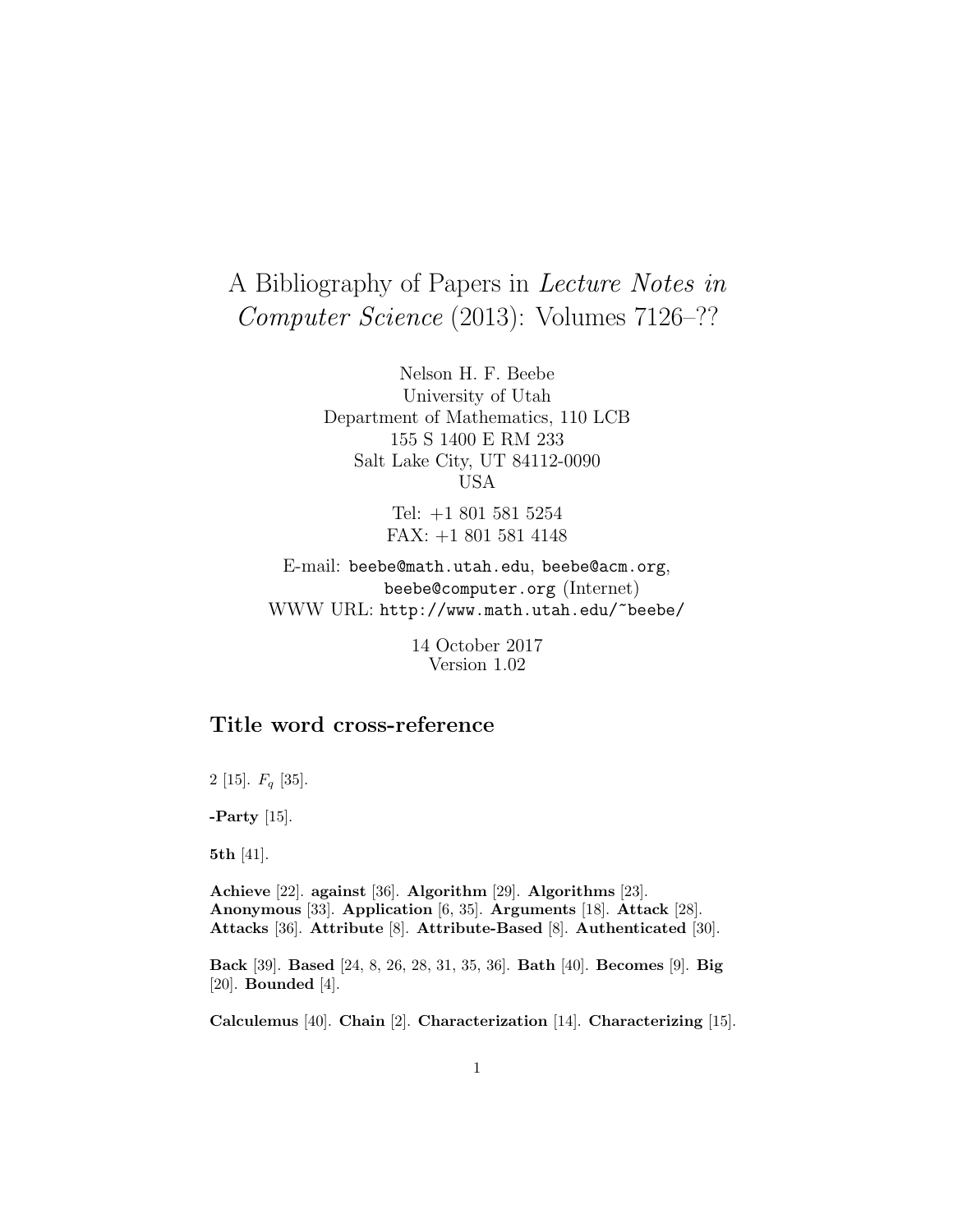**CICM** [40]. **Classical** [30]. **Classification** [32]. **Code** [35, 36]. **Code-Based** [35, 36]. **Codes** [22, 28]. **Coding** [33]. **Coin** [14, 5]. **Commitments** [19]. **Compact** [6]. **Completeness** [16]. **Computation** [20, 13]. **computer** [40]. **Concurrent** [5, 4]. **Conditional** [2]. **Convolutional** [28]. **Correct** [13]. **Counterexample** [2]. **Cryptanalysis** [31]. **Cryptographic** [16, 15]. **Cryptography** [35, 41]. **Cryptomania** [7]. **Cryptosystem** [28]. **Cryptosystems** [32, 36]. **Cuckoo** [3].

**Data** [20]. **Degree** [25]. **Differential** [32]. **Digital** [22]. **Distribution** [30]. **DML** [40].

**Efficient** [28, 17]. **Encrypted** [7]. **Encryption** [8, 33, 37]. **Entropy** [2]. **Equations** [29]. **Equivalence** [35]. **Exchange** [30]. **Expectations** [1]. **Extended** [29].

**Fair** [14]. **Fairness** [14]. **Fast** [34]. **Faster** [27]. **Feasibility** [16]. **Fiat** [11]. **Fischlin** [12]. **Forms** [38]. **Framework** [30]. **France** [41]. **Free** [10]. **Front** [21]. **Full** [14]. **Functional** [8]. **Functionalities** [15]. **Functions** [14].

**Garbling** [10]. **Gates** [10]. **Global** [5].

**Hardness** [3, 35]. **Hash** [5, 31]. **Hash-Based** [31]. **Hashing** [3]. **Heights** [7]. **held** [40]. **HFEv** [25]. **HFEv-** [25]. **HILL** [2]. **Homomorphism** [9]. **Hybrid** [33].

**Imply** [14]. **Improved** [24, 34]. **Intelligent** [40]. **interactive** [18, 19]. **International** [41]. **Invariants** [32]. **Inversion** [36].

**July** [40]. **June** [41].

**Key** [30]. **Knowledge** [5, 4, 17].

**Lacks** [11]. **Languages** [17]. **Lattice** [24, 26]. **Lattice-Based** [24, 26]. **Lattices** [8, 27]. **LDGM** [22]. **Liability** [9]. **Limoges** [41]. **Linear** [18].

**Malleable** [6, 19]. **mathematics** [40]. **Matrix** [37]. **Matter** [39, 21]. **McEliece** [28]. **Messages** [7]. **Minus** [31]. **MKM** [40]. **Model** [10, 5, 4]. **Multivariate** [29, 32, 38].

**NIZK** [19]. **NIZKs** [6]. **Non** [18, 19]. **Non-interactive** [18, 19]. **Non-malleable** [19].

**Overcoming** [1].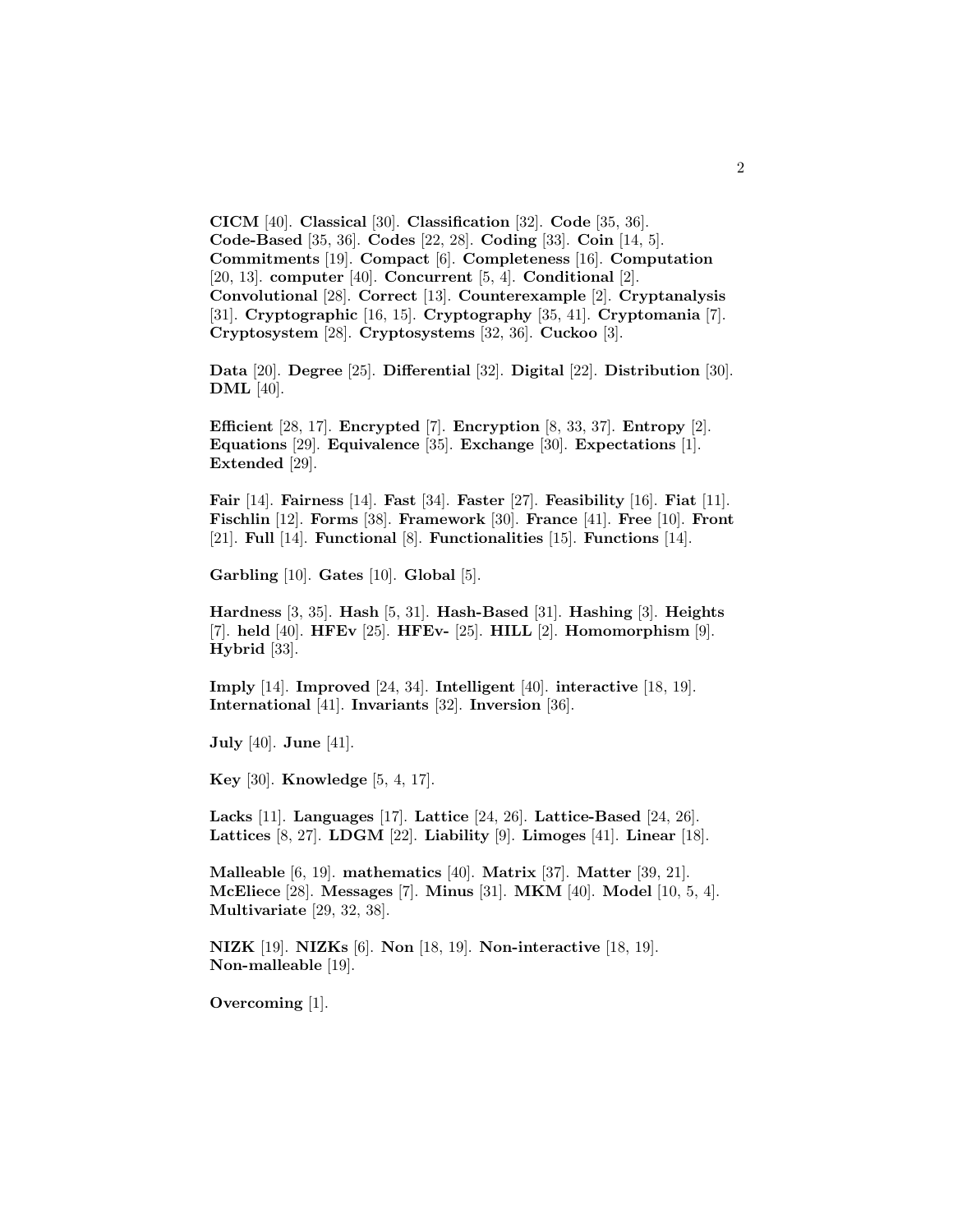**Paradigm** [12]. **part** [40]. **Party** [15]. **PCPs** [17]. **Perfect** [19]. **Player** [4]. **Post** [32, 41]. **Post-quantum** [32, 41]. **PQCRYPTO** [41]. **Preserving** [3]. **Problem** [23, 27]. **Proceedings** [40, 41]. **Projects** [40]. **Proof** [11]. **Proofs** [18, 11]. **Properties** [15]. **Public** [5]. **Public-Coin** [5].

**Quadratic** [29, 38]. **Quantum** [23, 16, 27, 30, 32, 41].

**Rainbow** [34]. **Ramifications** [14]. **Reactive** [15]. **Records** [26]. **Reductions** [3]. **Regularity** [25]. **Ring** [24]. **Rule** [2].

**Scheme** [24, 31, 37, 38]. **Schemes** [34]. **Search** [27]. **Secure** [20, 33]. **Security** [19, 12]. **Shamir** [11]. **Shortest** [27]. **Shuffles** [6]. **Signature** [24, 31, 34, 38]. **Signatures** [22, 26, 13]. **Simple** [37]. **Software** [26]. **Solving** [27, 29]. **Sparse** [22]. **Speed** [26]. **Standard** [10]. **Subset** [23]. **Subset-Sum** [23]. **Succinct** [18, 6]. **Sum** [23]. **Syndrome** [36]. **Syndromes** [22]. **Systems** [40]. **SZK** [17].

**Tamed** [31]. **Tasks** [16]. **Theory** [33]. **Threshold** [24]. **Timing** [36]. **Tossing** [14]. **Transformation** [31].

**UK** [40]. **Underdefined** [29]. **Unprovable** [19]. **UOV** [34]. **Using** [22, 27, 38].

**Variant** [28]. **Vector** [27]. **Verification** [34]. **Versions** [34]. **via** [3, 18].

**Weak** [1]. **Workshop** [41]. **World** [16].

**XOR** [10].

**Zero** [5, 4, 17]. **Zero-Knowledge** [5, 17].

# **References**

### **Dodis:2013:OWE**

[1] Yevgeniy Dodis and Yu Yu. Overcoming weak expectations. Lecture Notes in Computer Science, 7785:1–22, 2013. CODEN LNCSD9. ISSN 0302- 9743 (print), 1611-3349 (electronic). URL http://link.springer.com/ chapter/10.1007/978-3-642-36594-2\_1/; http://link.springer. com/content/pdf/bfm:978-3-642-36594-2/1.pdf.

**Krenn:2013:CCR**

[2] Stephan Krenn, Krzysztof Pietrzak, and Akshay Wadia. A counterexample to the chain rule for conditional HILL entropy. Lecture Notes in Computer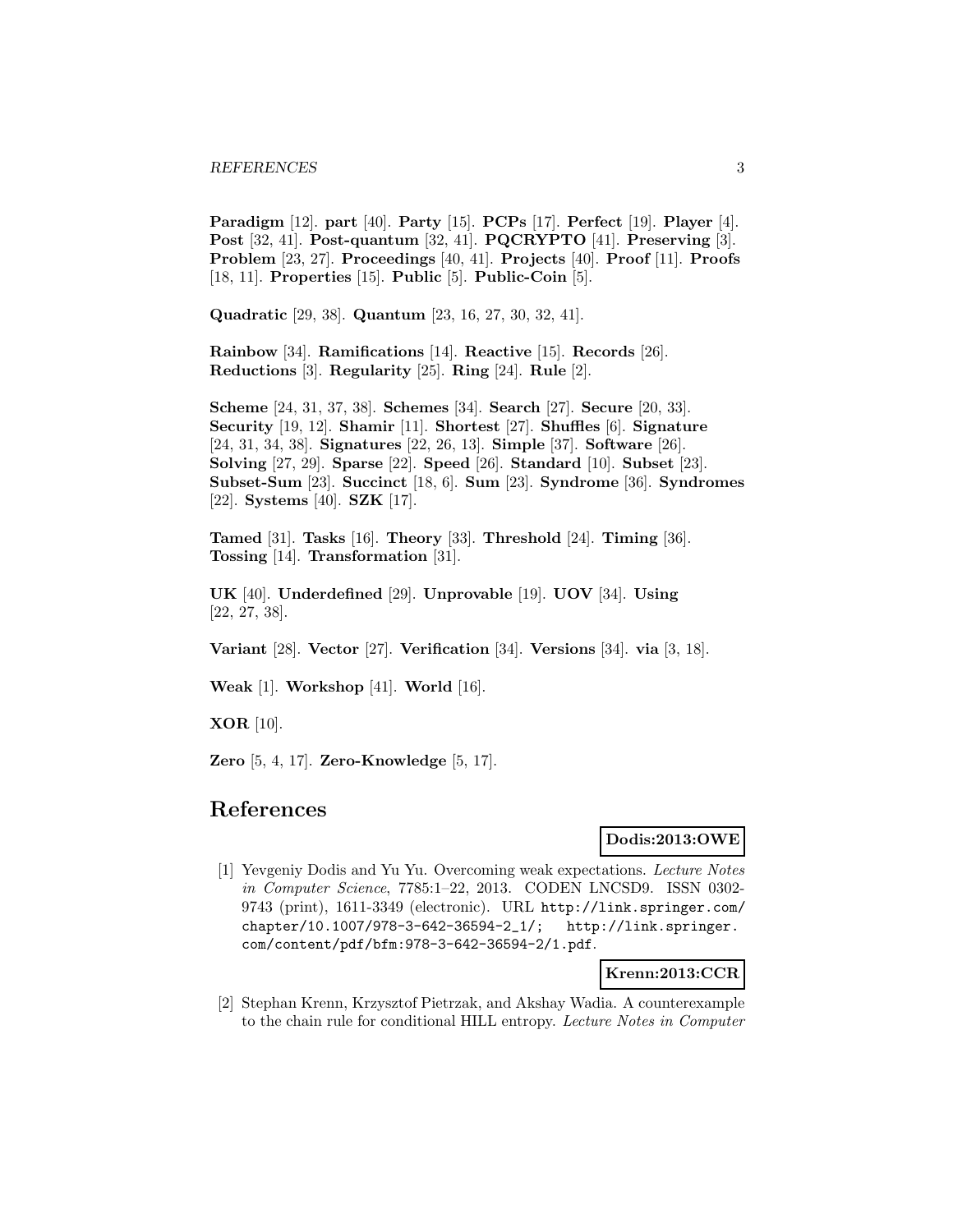Science, 7785:23–39, 2013. CODEN LNCSD9. ISSN 0302-9743 (print), 1611-3349 (electronic). URL http://link.springer.com/chapter/10. 1007/978-3-642-36594-2\_2/.

### **Berman:2013:HPR**

[3] Itay Berman, Iftach Haitner, Ilan Komargodski, and Moni Naor. Hardness preserving reductions via cuckoo hashing. Lecture Notes in Computer Science, 7785:40–59, 2013. CODEN LNCSD9. ISSN 0302-9743 (print), 1611-3349 (electronic). URL http://link.springer.com/chapter/10. 1007/978-3-642-36594-2\_3/.

# **Goyal:2013:CZK**

[4] Vipul Goyal, Abhishek Jain, Rafail Ostrovsky, Silas Richelson, and Ivan Visconti. Concurrent zero knowledge in the bounded player model. Lecture Notes in Computer Science, 7785:60–79, 2013. CODEN LNCSD9. ISSN 0302-9743 (print), 1611-3349 (electronic). URL http://link.springer. com/chapter/10.1007/978-3-642-36594-2\_4/.

### **Canetti:2013:PCC**

[5] Ran Canetti, Huijia Lin, and Omer Paneth. Public-coin concurrent zeroknowledge in the global hash model. Lecture Notes in Computer Science, 7785:80–99, 2013. CODEN LNCSD9. ISSN 0302-9743 (print), 1611-3349 (electronic). URL http://link.springer.com/chapter/10.1007/978- 3-642-36594-2\_5/.

### **Chase:2013:SMN**

[6] Melissa Chase, Markulf Kohlweiss, Anna Lysyanskaya, and Sarah Meiklejohn. Succinct malleable NIZKs and an application to compact shuffles. Lecture Notes in Computer Science, 7785:100–119, 2013. CODEN LNCSD9. ISSN 0302-9743 (print), 1611-3349 (electronic). URL http:// link.springer.com/chapter/10.1007/978-3-642-36594-2\_6/.

# **Gentry:2013:EMH**

[7] Craig Gentry. Encrypted messages from the heights of cryptomania. Lecture Notes in Computer Science, 7785:120–121, 2013. CODEN LNCSD9. ISSN 0302-9743 (print), 1611-3349 (electronic). URL http:// link.springer.com/accesspage/chapter/10.1007/978-3-642-36594- 2\_7?coverImageUrl=/static/0.8699/sites/link/images/abstract\_cover\_ placeholder.png.

### **Boyen:2013:ABF**

[8] Xavier Boyen. Attribute-based functional encryption on lattices. Lecture Notes in Computer Science, 7785:122–142, 2013. CODEN LNCSD9. ISSN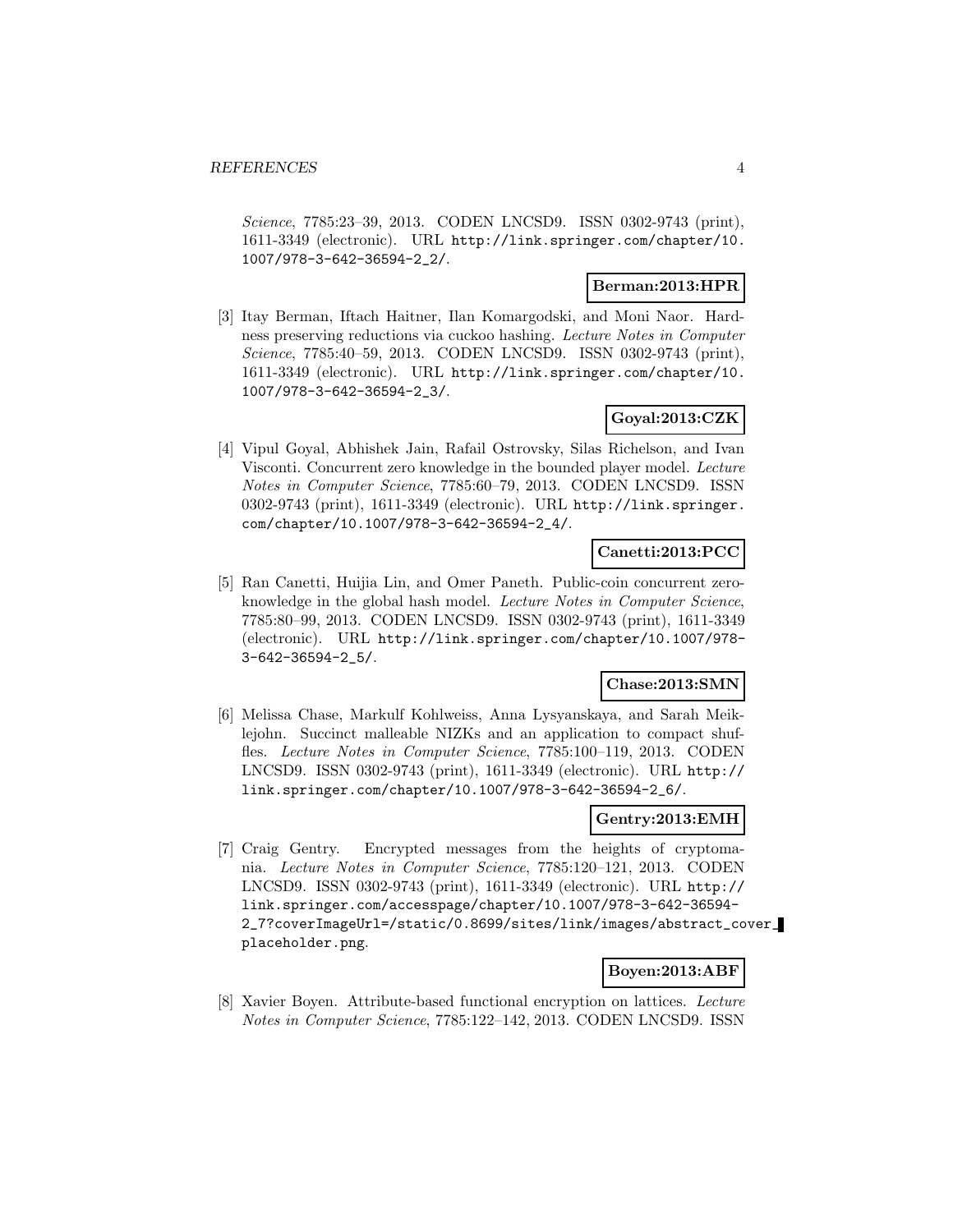0302-9743 (print), 1611-3349 (electronic). URL http://link.springer. com/chapter/10.1007/978-3-642-36594-2\_8/.

#### **Brakerski:2013:WHB**

[9] Zvika Brakerski. When homomorphism becomes a liability. Lecture Notes in Computer Science, 7785:143–161, 2013. CODEN LNCSD9. ISSN 0302- 9743 (print), 1611-3349 (electronic). URL http://link.springer.com/ chapter/10.1007/978-3-642-36594-2\_9/.

### **Applebaum:2013:GXG**

[10] Benny Applebaum. Garbling XOR gates "for free" in the standard model. Lecture Notes in Computer Science, 7785:162–181, 2013. CODEN LNCSD9. ISSN 0302-9743 (print), 1611-3349 (electronic). URL http:// link.springer.com/chapter/10.1007/978-3-642-36594-2\_10/.

#### **Bitansky:2013:WFS**

[11] Nir Bitansky, Dana Dachman-Soled, Sanjam Garg, Abhishek Jain, and Yael Tauman Kalai .... Why "Fiat-Shamir for proofs" lacks a proof. Lecture Notes in Computer Science, 7785:182–201, 2013. CODEN LNCSD9. ISSN 0302-9743 (print),  $1611-3349$  (electronic). URL http://link.springer. com/chapter/10.1007/978-3-642-36594-2\_11/.

### **Ananth:2013:SFP**

[12] Prabhanjan Ananth, Raghav Bhaskar, Vipul Goyal, and Vanishree Rao. On the (in)security of Fischlin's paradigm. Lecture Notes in Computer Science, 7785:202–221, 2013. CODEN LNCSD9. ISSN 0302-9743 (print), 1611-3349 (electronic). URL http://link.springer.com/chapter/10. 1007/978-3-642-36594-2\_12/.

#### **Papamanthou:2013:SCC**

[13] Charalampos Papamanthou, Elaine Shi, and Roberto Tamassia. Signatures of correct computation. Lecture Notes in Computer Science, 7785:222–242, 2013. CODEN LNCSD9. ISSN 0302-9743 (print), 1611-3349 (electronic). URL http://link.springer.com/chapter/10.1007/978-3-642-36594-  $2 - 13/$ .

# **Asharov:2013:FCF**

[14] Gilad Asharov, Yehuda Lindell, and Tal Rabin. A full characterization of functions that imply fair coin tossing and ramifications to fairness. Lecture Notes in Computer Science, 7785:243–262, 2013. CODEN LNCSD9. ISSN 0302-9743 (print), 1611-3349 (electronic). URL http://link.springer. com/chapter/10.1007/978-3-642-36594-2\_14/.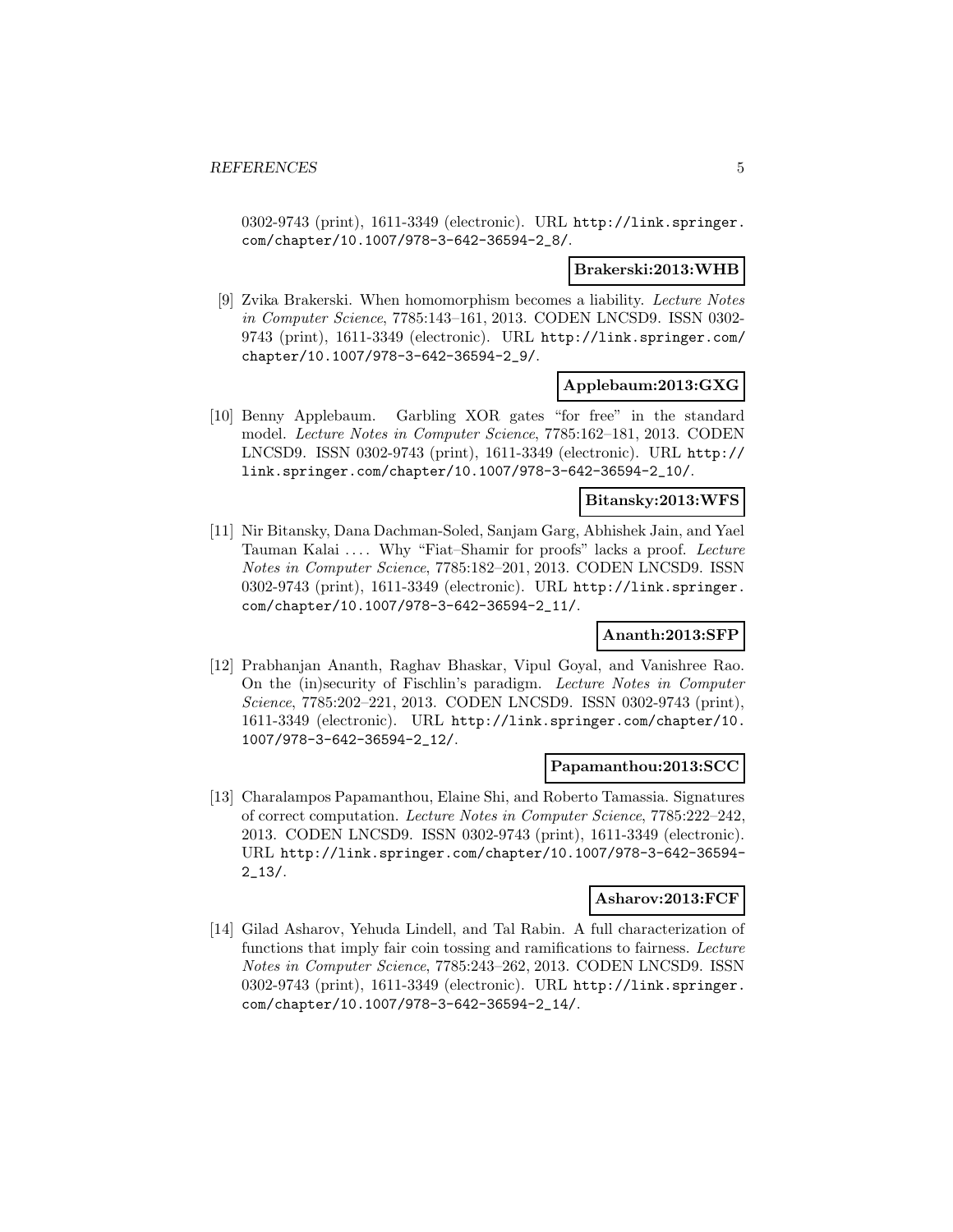# **Jeffs:2013:CCP**

[15] R. Amzi Jeffs and Mike Rosulek. Characterizing the cryptographic properties of reactive 2-party functionalities. Lecture Notes in Computer Science, 7785:263–280, 2013. CODEN LNCSD9. ISSN 0302-9743 (print), 1611- 3349 (electronic). URL http://link.springer.com/chapter/10.1007/ 978-3-642-36594-2\_15/.

# **Fehr:2013:FCC**

[16] Serge Fehr, Jonathan Katz, Fang Song, Hong-Sheng Zhou, and Vassilis Zikas. Feasibility and completeness of cryptographic tasks in the quantum world. Lecture Notes in Computer Science, 7785:281–296, 2013. CODEN LNCSD9. ISSN 0302-9743 (print), 1611-3349 (electronic). URL http:// link.springer.com/chapter/10.1007/978-3-642-36594-2\_16/.

### **Mahmoody:2013:LEZ**

[17] Mohammad Mahmoody and David Xiao. Languages with efficient zeroknowledge PCPs are in SZK. Lecture Notes in Computer Science, 7785: 297–314, 2013. CODEN LNCSD9. ISSN 0302-9743 (print), 1611-3349 (electronic). URL http://link.springer.com/chapter/10.1007/978- 3-642-36594-2\_17/.

# **Bitansky:2013:SNI**

[18] Nir Bitansky, Alessandro Chiesa, Yuval Ishai, Omer Paneth, and Rafail Ostrovsky. Succinct non-interactive arguments via linear interactive proofs. Lecture Notes in Computer Science, 7785:315–333, 2013. CODEN LNCSD9. ISSN 0302-9743 (print), 1611-3349 (electronic). URL http:// link.springer.com/chapter/10.1007/978-3-642-36594-2\_18/.

### **Pass:2013:USP**

[19] Rafael Pass. Unprovable security of perfect NIZK and non-interactive nonmalleable commitments. Lecture Notes in Computer Science, 7785:334-354, 2013. CODEN LNCSD9. ISSN 0302-9743 (print), 1611-3349 (electronic). URL http://link.springer.com/chapter/10.1007/978-3-642-36594- 2\_19/.

# **Malkin:2013:SCB**

[20] Tal Malkin. Secure computation for big data. Lecture Notes in Computer Science, 7785:355, 2013. CODEN LNCSD9. ISSN 0302-9743 (print), 1611-3349 (electronic). URL http://link.springer.com/accesspage/ chapter/10.1007/978-3-642-36594-2\_20?coverImageUrl=/static/0. 8699/sites/link/images/abstract\_cover\_placeholder.png.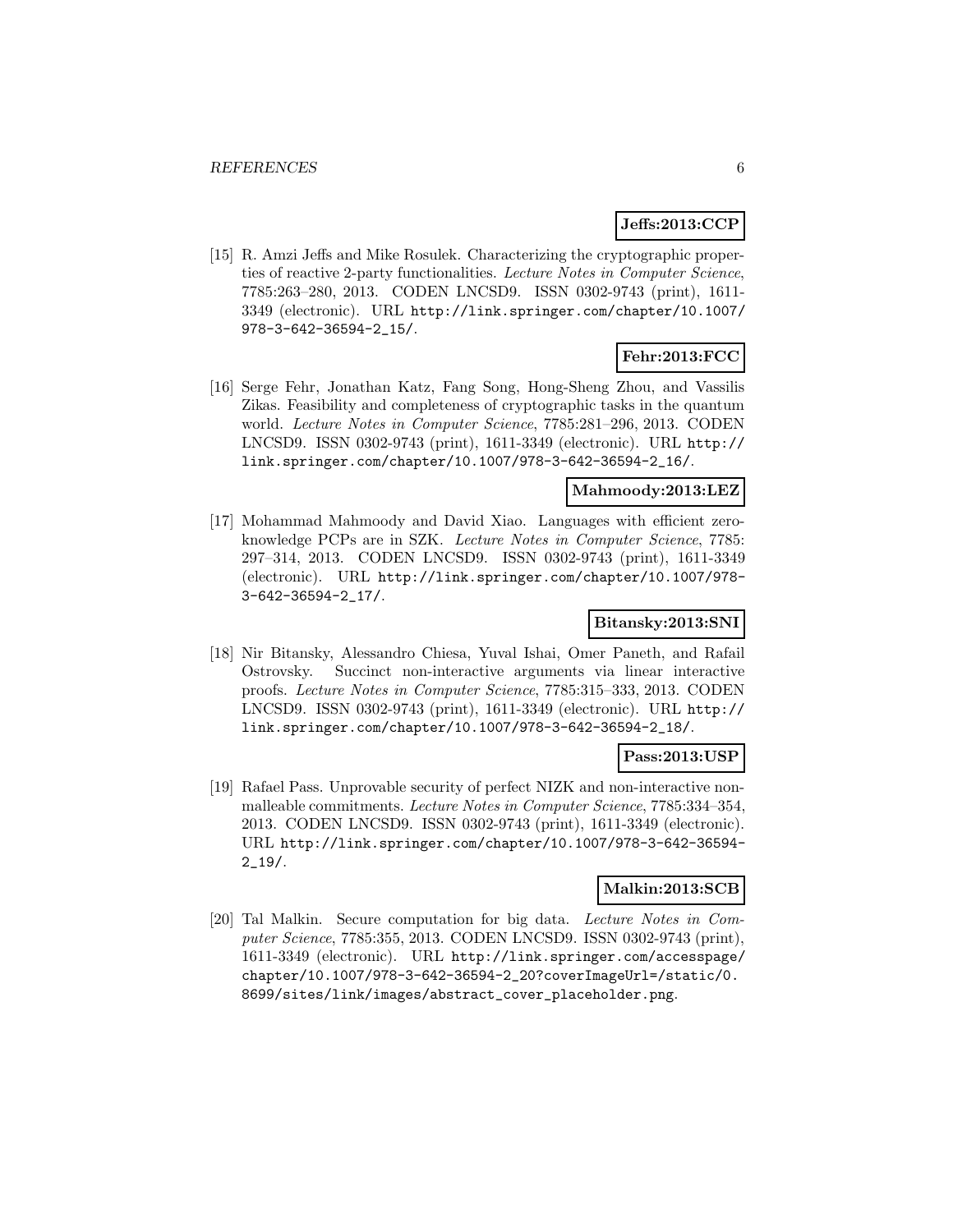#### **Anonymous:2013:FM**

[21] Anonymous. Front matter. Lecture Notes in Computer Science, 7932:??, 2013. CODEN LNCSD9. ISSN 0302-9743 (print), 1611-3349 (electronic). URL http://link.springer.com/content/pdf/bfm:978-3-642-38616- 9/1.pdf.

# **Baldi:2013:ULC**

[22] Marco Baldi, Marco Bianchi, Franco Chiaraluce, Joachim Rosenthal, and Davide Schipani. Using LDGM codes and sparse syndromes to achieve digital signatures. Lecture Notes in Computer Science, 7932:1–15, 2013. CODEN LNCSD9. ISSN 0302-9743 (print), 1611-3349 (electronic). URL http://link.springer.com/chapter/10.1007/978-3-642-38616-9\_1/.

### **Bernstein:2013:QAS**

[23] Daniel J. Bernstein, Stacey Jeffery, Tanja Lange, and Alexander Meurer. Quantum algorithms for the subset-sum problem. Lecture Notes in Computer Science, 7932:16–33, 2013. CODEN LNCSD9. ISSN 0302- 9743 (print), 1611-3349 (electronic). URL http://link.springer.com/ chapter/10.1007/978-3-642-38616-9\_2/.

### **Bettaieb:2013:ILB**

[24] Slim Bettaieb and Julien Schrek. Improved lattice-based threshold ring signature scheme. Lecture Notes in Computer Science, 7932:34–51, 2013. CODEN LNCSD9. ISSN 0302-9743 (print), 1611-3349 (electronic). URL http://link.springer.com/chapter/10.1007/978-3-642-38616-9\_3/.

### **Ding:2013:DRH**

[25] Jintai Ding and Bo-Yin Yang. Degree of regularity for HFEv and HFEv-. Lecture Notes in Computer Science, 7932:52–66, 2013. CODEN LNCSD9. ISSN 0302-9743 (print), 1611-3349 (electronic). URL http:// link.springer.com/chapter/10.1007/978-3-642-38616-9\_4/.

#### **Guneysu:2013:SSR**

[26] Tim Güneysu, Tobias Oder, Thomas Pöppelmann, and Peter Schwabe. Software speed records for lattice-based signatures. Lecture Notes in Computer Science, 7932:67–82, 2013. CODEN LNCSD9. ISSN 0302- 9743 (print), 1611-3349 (electronic). URL http://link.springer.com/ chapter/10.1007/978-3-642-38616-9\_5/.

#### **Laarhoven:2013:SSV**

[27] Thijs Laarhoven, Michele Mosca, and Joop van de Pol. Solving the shortest vector problem in lattices faster using quantum search. Lecture Notes in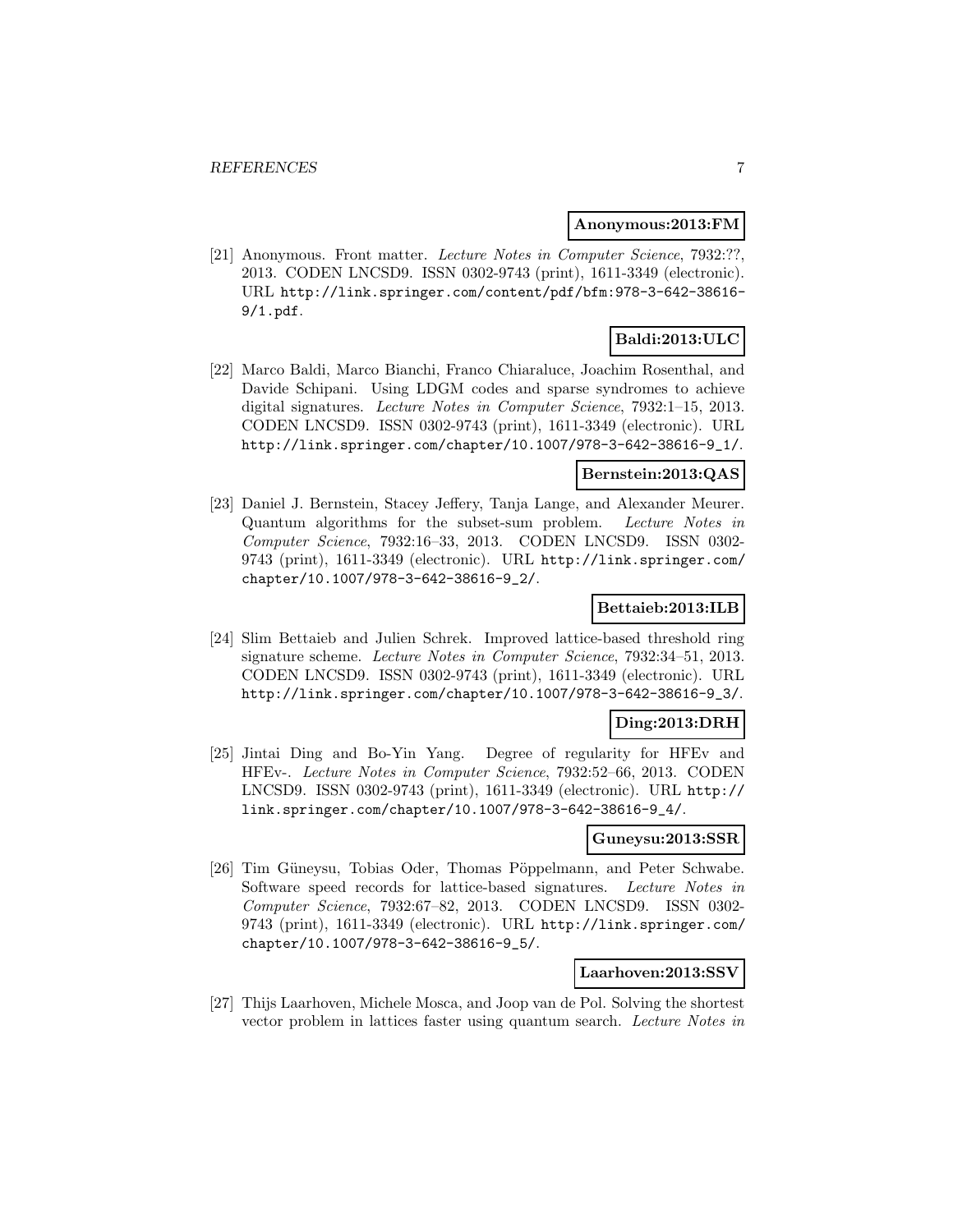Computer Science, 7932:83–101, 2013. CODEN LNCSD9. ISSN 0302- 9743 (print), 1611-3349 (electronic). URL http://link.springer.com/ chapter/10.1007/978-3-642-38616-9\_6/.

# **Landais:2013:EAM**

[28] Grégory Landais and Jean-Pierre Tillich. An efficient attack of a McEliece cryptosystem variant based on convolutional codes. Lecture Notes in Computer Science, 7932:102–117, 2013. CODEN LNCSD9. ISSN 0302- 9743 (print), 1611-3349 (electronic). URL http://link.springer.com/ chapter/10.1007/978-3-642-38616-9\_7/.

# **Miura:2013:EAS**

[29] Hiroyuki Miura, Yasufumi Hashimoto, and Tsuyoshi Takagi. Extended algorithm for solving underdefined multivariate quadratic equations. Lecture Notes in Computer Science, 7932:118–135, 2013. CODEN LNCSD9. ISSN 0302-9743 (print), 1611-3349 (electronic). URL http://link.springer. com/chapter/10.1007/978-3-642-38616-9\_8/.

# **Mosca:2013:QKD**

[30] Michele Mosca, Douglas Stebila, and Berkant Ustao˘glu. Quantum key distribution in the classical authenticated key exchange framework. Lecture Notes in Computer Science, 7932:136–154, 2013. CODEN LNCSD9. ISSN 0302-9743 (print), 1611-3349 (electronic). URL http://link.springer. com/chapter/10.1007/978-3-642-38616-9\_9/.

# **Nie:2013:CHB**

[31] Xuyun Nie, Zhaohu Xu, and Johannes Buchmann. Cryptanalysis of hashbased tamed transformation and minus signature scheme. Lecture Notes in Computer Science, 7932:155–164, 2013. CODEN LNCSD9. ISSN 0302- 9743 (print), 1611-3349 (electronic). URL http://link.springer.com/ chapter/10.1007/978-3-642-38616-9\_10/.

### **Perlner:2013:CDI**

[32] Ray Perlner and Daniel Smith-Tone. A classification of differential invariants for multivariate post-quantum cryptosystems. Lecture Notes in Computer Science, 7932:165–173, 2013. CODEN LNCSD9. ISSN 0302- 9743 (print), 1611-3349 (electronic). URL http://link.springer.com/ chapter/10.1007/978-3-642-38616-9\_11/.

### **Persichetti:2013:SAH**

[33] Edoardo Persichetti. Secure and anonymous hybrid encryption from coding theory. Lecture Notes in Computer Science, 7932:174–187, 2013. CODEN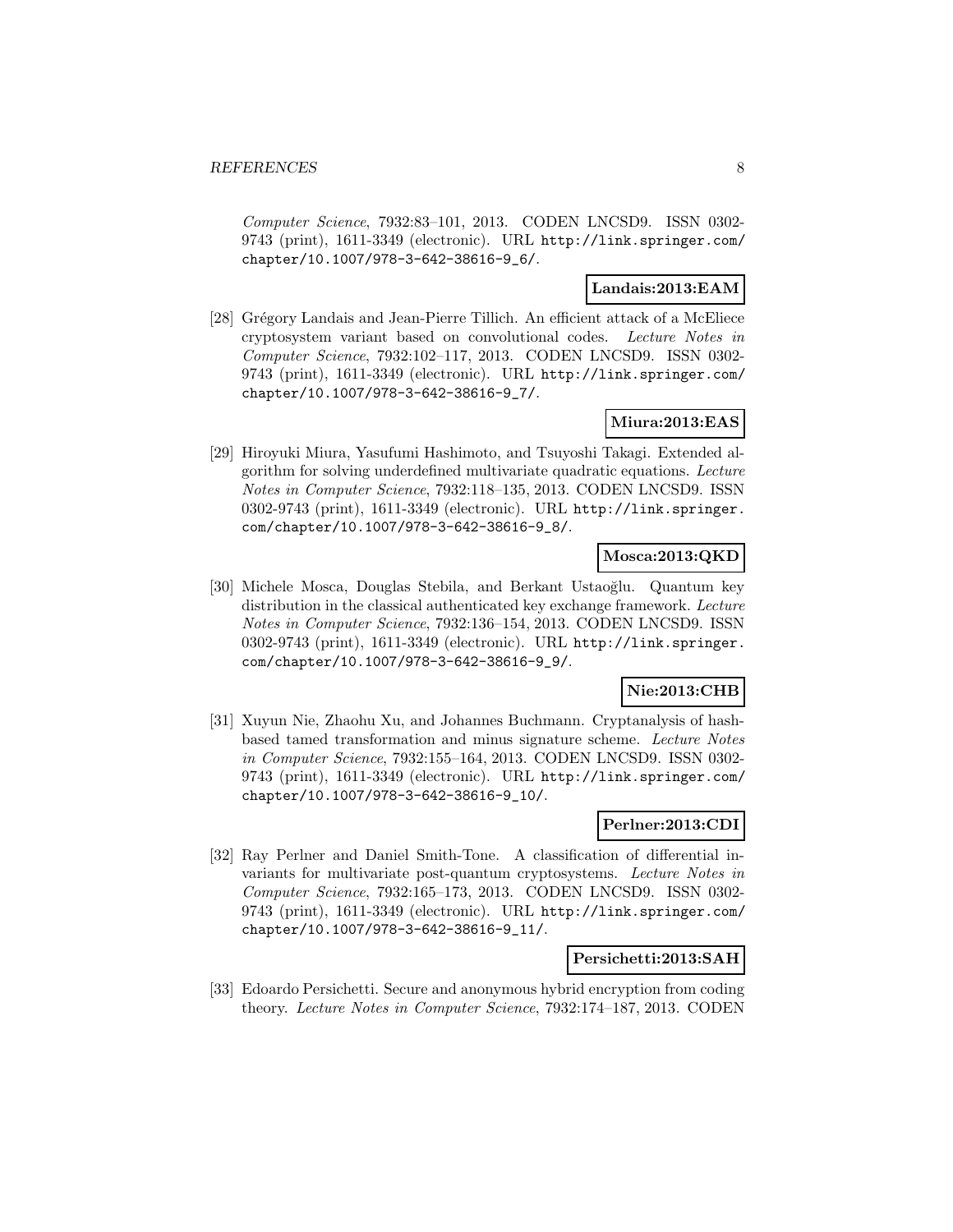LNCSD9. ISSN 0302-9743 (print), 1611-3349 (electronic). URL http:// link.springer.com/chapter/10.1007/978-3-642-38616-9\_12/.

### **Petzoldt:2013:FVI**

[34] Albrecht Petzoldt, Stanislav Bulygin, and Johannes Buchmann. Fast verification for improved versions of the UOV and rainbow signature schemes. Lecture Notes in Computer Science, 7932:188–202, 2013. CODEN LNCSD9. ISSN 0302-9743 (print), 1611-3349 (electronic). URL http:// link.springer.com/chapter/10.1007/978-3-642-38616-9\_13/.

### **Sendrier:2013:HCE**

[35] Nicolas Sendrier and Dimitris E. Simos. The hardness of code equivalence over  $\mathbf{F}_q$  and its application to code-based cryptography. Lecture Notes in Computer Science, 7932:203–216, 2013. CODEN LNCSD9. ISSN 0302- 9743 (print), 1611-3349 (electronic). URL http://link.springer.com/ chapter/10.1007/978-3-642-38616-9\_14/.

### **Strenzke:2013:TAA**

[36] Falko Strenzke. Timing attacks against the syndrome inversion in codebased cryptosystems. Lecture Notes in Computer Science, 7932:217–230, 2013. CODEN LNCSD9. ISSN 0302-9743 (print), 1611-3349 (electronic). URL http://link.springer.com/chapter/10.1007/978-3-642-38616-  $9 - 15/$ .

# **Tao:2013:SMS**

[37] Chengdong Tao, Adama Diene, Shaohua Tang, and Jintai Ding. Simple matrix scheme for encryption. Lecture Notes in Computer Science, 7932: 231–242, 2013. CODEN LNCSD9. ISSN 0302-9743 (print), 1611-3349 (electronic). URL http://link.springer.com/chapter/10.1007/978- 3-642-38616-9\_16/.

### **Yasuda:2013:MSS**

[38] Takanori Yasuda, Tsuyoshi Takagi, and Kouichi Sakurai. Multivariate signature scheme using quadratic forms. Lecture Notes in Computer Science, 7932:243–258, 2013. CODEN LNCSD9. ISSN 0302-9743 (print), 1611- 3349 (electronic). URL http://link.springer.com/chapter/10.1007/ 978-3-642-38616-9\_17/.

### **Anonymous:2013:BM**

[39] Anonymous. Back matter. Lecture Notes in Computer Science, 7932:??, 2013. CODEN LNCSD9. ISSN 0302-9743 (print), 1611-3349 (electronic). URL http://link.springer.com/content/pdf/bbm:978-3-642-38616- 9/1.pdf.